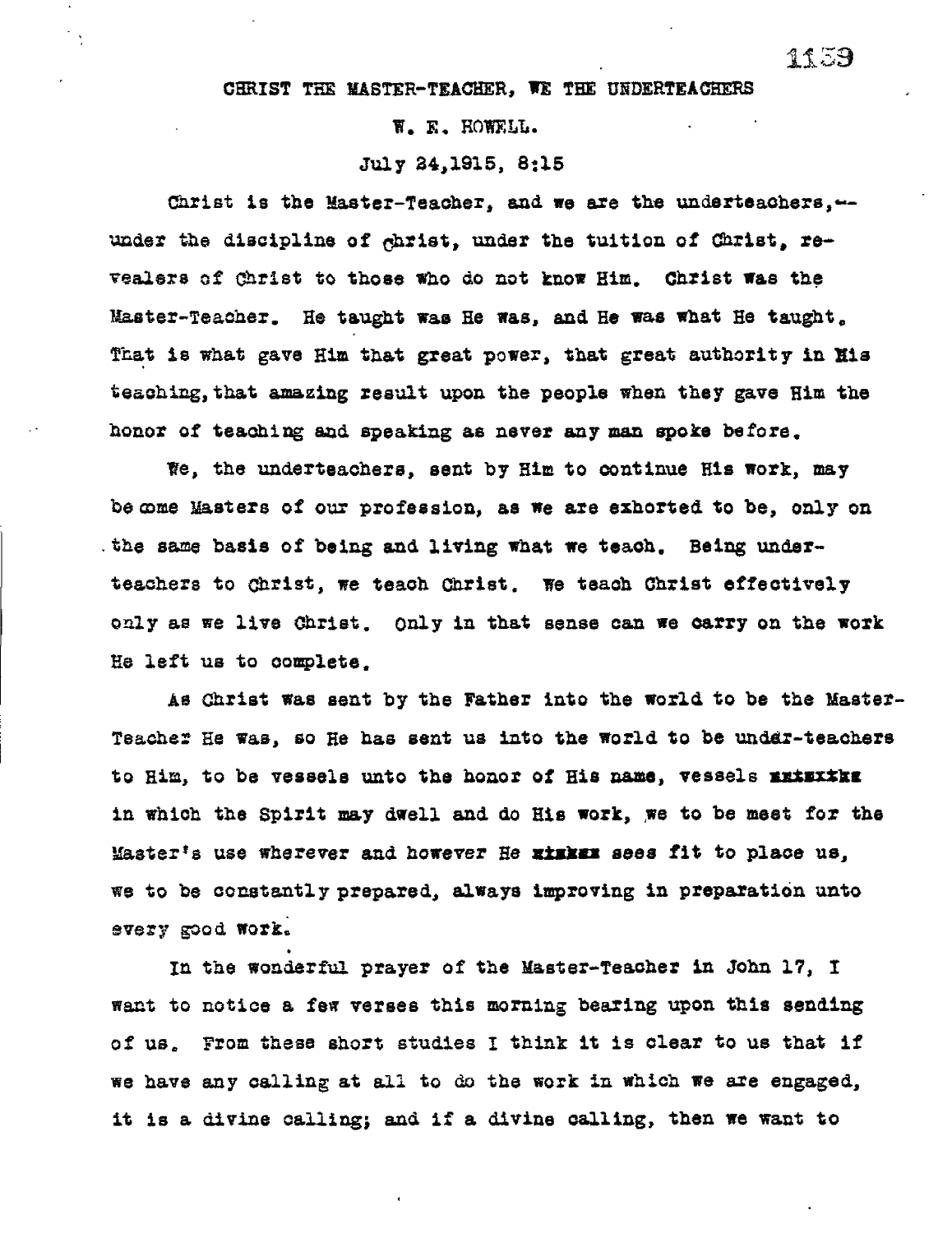**know. all we can about what that calling comprehends. In the 18th verse of John 17, we are told not only how we are sent, and by whom, but where:** 

"As thou hast sent me into the world, even so have I also sent **them into the world."** 

**There was great risk in that, wasn't there; for Christ to send us into the world, that very world that needs salvation, that very world that is ethibitimg to all the universe the heinousness of sin in all its variations and manifestations? That wonderful confidence the Master-Teacher imposes in you and me to trust us with such a mission as that, in such a place as that!** 

**Now verse 19; "And for their sakes I sanctify myself, that they also might be sanctified through the truth."** 

**What is it that is to keep us on this perilous mission?--/t is that constant indwelling of the truth, that constant sanctification, being set apart, kept apart by the purity of the truth by which we live and which we endeavor to teach,--sanctified through the truth.** 

**In the 14th verse, lest there might be some misapprehension of His expression that He has sent us into the world,\_He says this: "I have given them thy word,"--for What purpose?--First, to live by, to make it the Man of our counsel, our daily food and drink; second, that we may minister that word and make it to others What it has become to us.** 

**"1 have given them thy word." It is that word of truth that is our shield and our buckler, our constant strength and our efficiency in all that He has sent us to do. "I have given them thy world xxxxi** and the world hath hated them, because they are not of the **xmxtmixl world, even as I am not of the world." We are sent into** 

**-2-** 

 $\mathcal{C}$ 

.<br>د س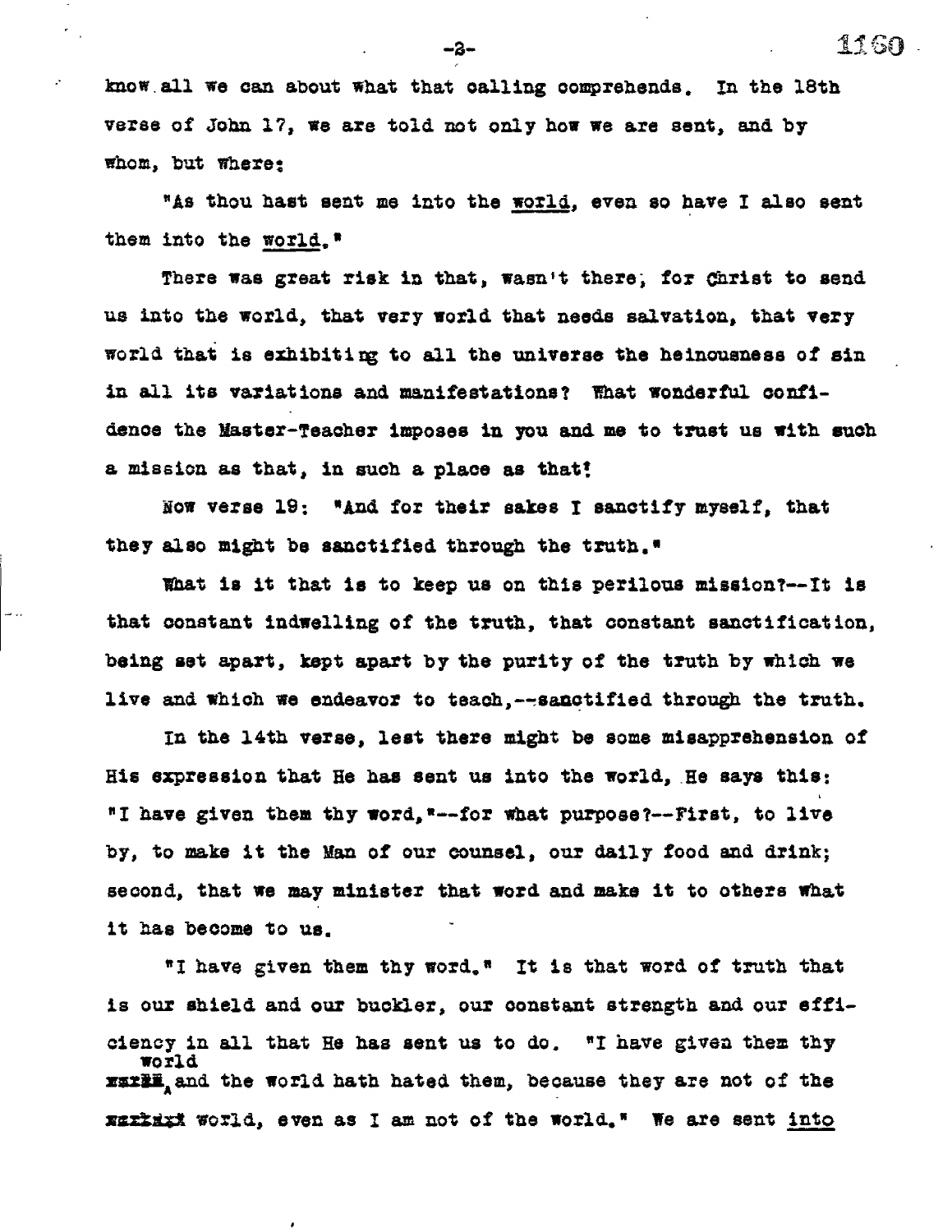the world, but we are not to be of the world while we are in the **world doing the work He has given us to do.** 

**The 15th verse is a prayer,--not the one He prayed back there in Palestine on this memorable occasion, but it is in the present tense,-JT pray.\* We might render it, \*I am prazing.° His attitude never changes. So, as our Mediator, our Intercessor, our Master-Teacher, this morning He is still praying this prayer: \*I pray not that thou shouldest take them out of the world, but that thou shouldest keep them from the evil, \*--the evil that is in the world. , We are sent into the world, but are not to be of the world,--sent into an evil world, but kept from the evil that is** *in* **the world.** 

**I want to read a few lines from \*Education,\* page 4Si bearing upon the thought of what the under-teacher is to be. Speaking of the founding of the schools of the prophets, it says this:** 

**\*From the earliest times, prophets had been recognized as teachers divinely appointed. In the highest sense the prophet was one who spoke by diredt lima inspiration, communicating to the pople**  the messages he had received from God.<sup>\$</sup> [This is the second of the **major gifts enumerated by Paul,--that of the prophet directly in spired, communicating special messages from God for the welfare of His people.) But the name was given also to those who, though not so directly inspired, were divinely called to instruct the people in the works and ways of God.\* the** 

**Notice the call, s**<sub>A</sub> prophet divinely **appatitizinatized** appointed, **a special type of teacher, and others divinely called to instruct**  *in the* **word and the ways of God.** 

A little further down the page it says something of these in**structors, divinely called, are to be, and were then: \*The instruc-** 

**what** 

**-3-**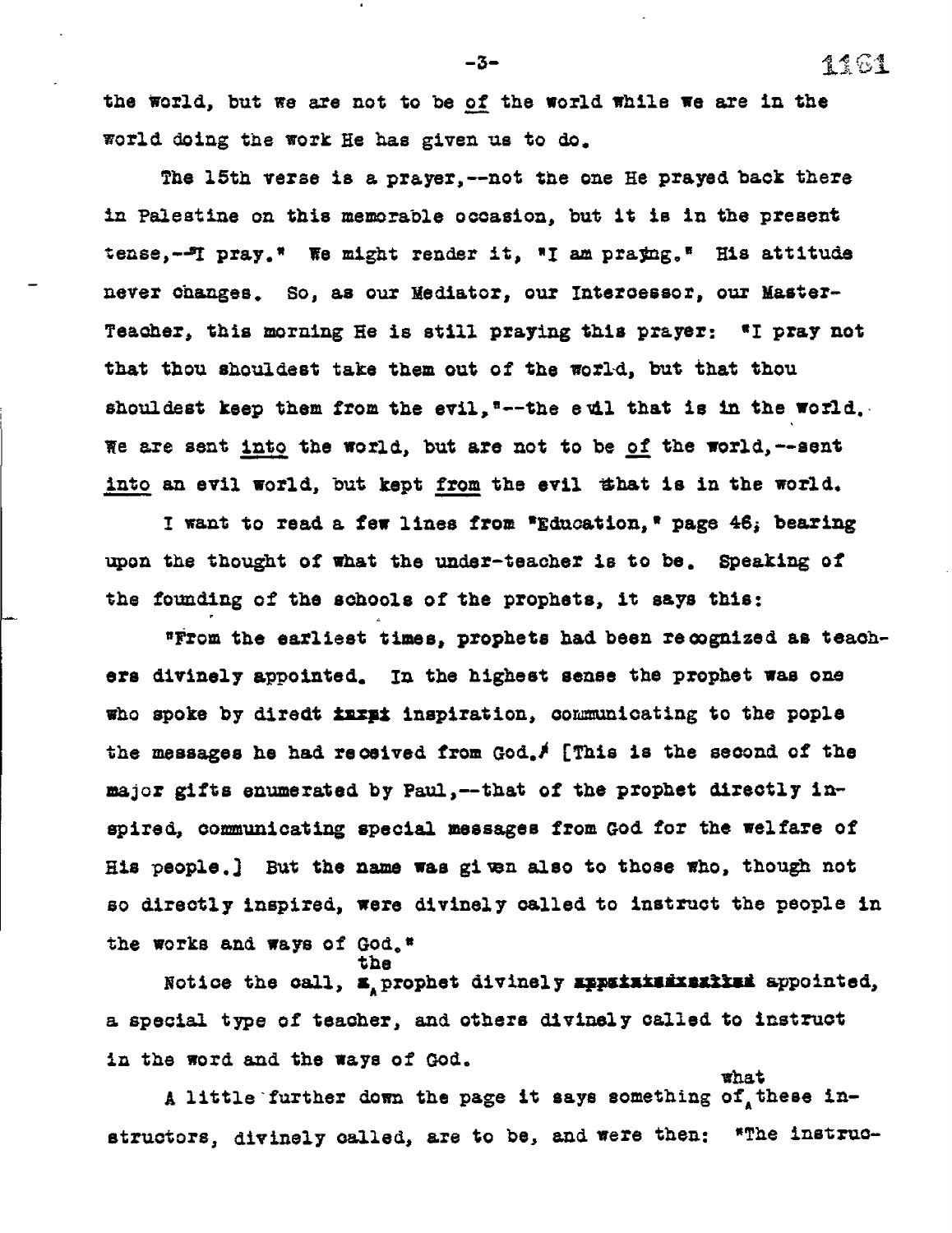**tors were not only versed in divine truth, but had themselves enjoyed communion with God, and had received the special endowment of His**  Spirit.<sup>#</sup>

**4' (.7:** 

**Tnere is the spiritual gift, a special endowment to teach, To works teach what?--0, to teach the maxik and the ways of God.** 

**"They had the respect and confidence of the people, both for learning and for piety.\*** 

Note the combination, *lisatziz* \*both for learning and for piety." **Those were the two outstanding characteristics of those teachers especially endowed of God to teach His word and His ways. These few words set out very clearly, it seems to me, the real interpretation of the prayer of dhriet for us.** 

**You will notice in this brief reading three things are mentioned.that are to be the special burden and mission of the teacher to teach: First the word, aid second the works, and third the ways of God, In other places ways is expressed as the providences of God, Whichever way we say it, it means the same. Those three woe are set out as the sacred objective of the teacher.** 

You will recall that it was back when Israel was tempted, in **the days of Samuel, that the schools of the prophets were founded, the first separate case of schools recorded in history, I think I**  am correct in saying. The young people then were tempted to go after **the ways of the world, They learned the ways of the heathen, and were attracted away from the word and works and ways of God. It was to bring them back and put barriers of safety around them that that first school was brought into existence. It is said of the nation as a whole, in the time of Samuel, that they had gone so far**  in their intercourse with the nations about them, and had so imbibed **the spirit of the world that they conceived the idea of being organ-** 

**-4-**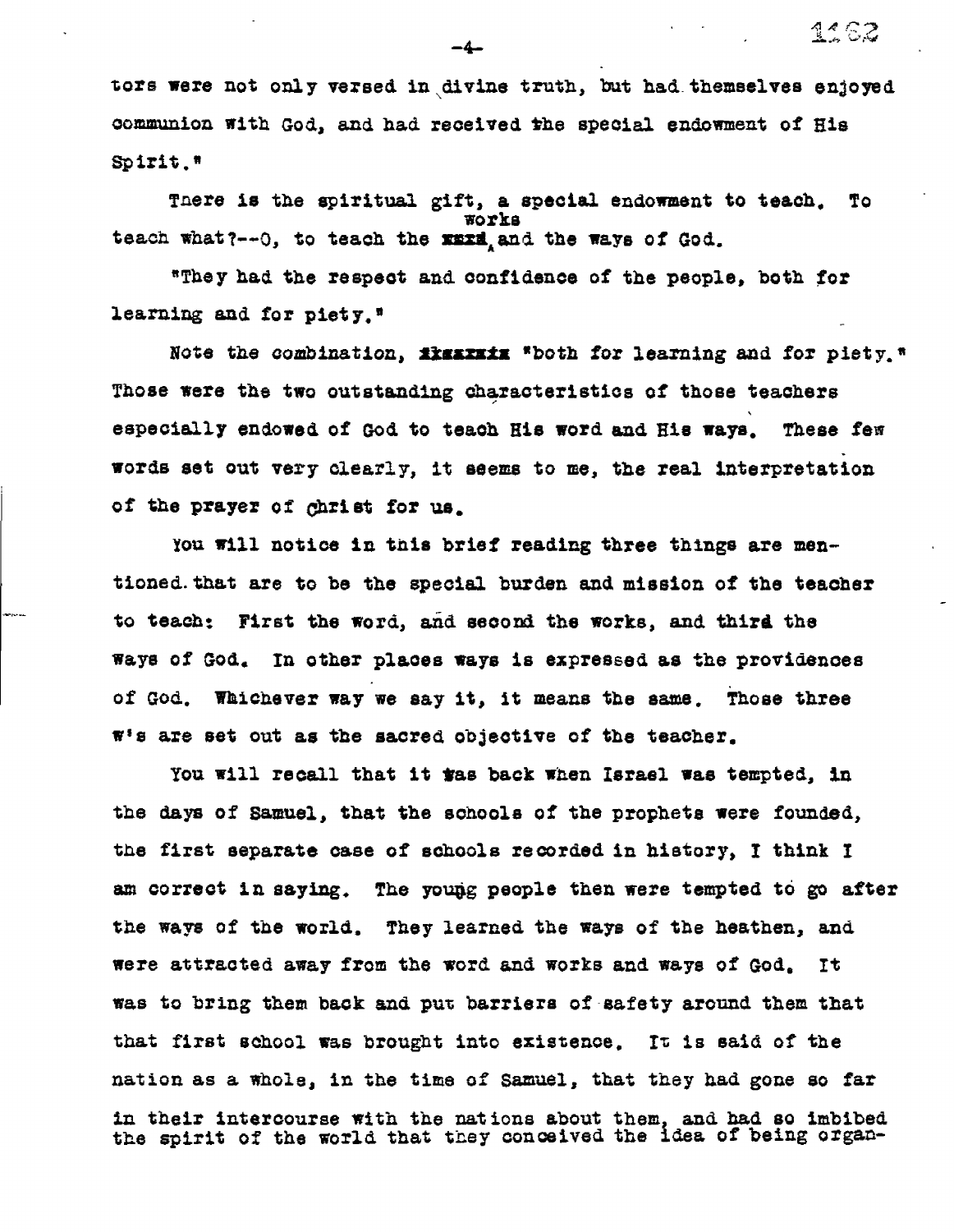**ized as a nation, like the nations around them; and so they asked for a king. Samuel took it to heart seriously, and felt that he was rejected by the people in his hign and holy office; and he went to the Lord about it, and the Lord said to Samuel, Just calm yourself about that. They have not rejected you, they have rejected Me.** 

**Those teachers were divinely appointed to instruct the people and lead them away from that desire for a king, and bring them back to be willing to be led of God in His own good way.** 

**God would have His people in the world, not of the world. What a high and holy calling He has placed on you and me, and how careful we should be to safeguard that trust and keep our mission distinct, and clear before our eyes, without any of the elements of the world in it, but teaching a pure gospel for the pure purpose for which He has called us, or, in other words, as we are so earnestly exhorted, in come out and. be separate from the world as teachers and as schools, as an organized body, and set before us that one goal**  of teaching the truth and living the truth and bringing the truth **to those who do not know it. Surely, the uppermost longing of heart and soul of every one of us this morning is to be true to that divine calling!** 

**-5-** ., *•*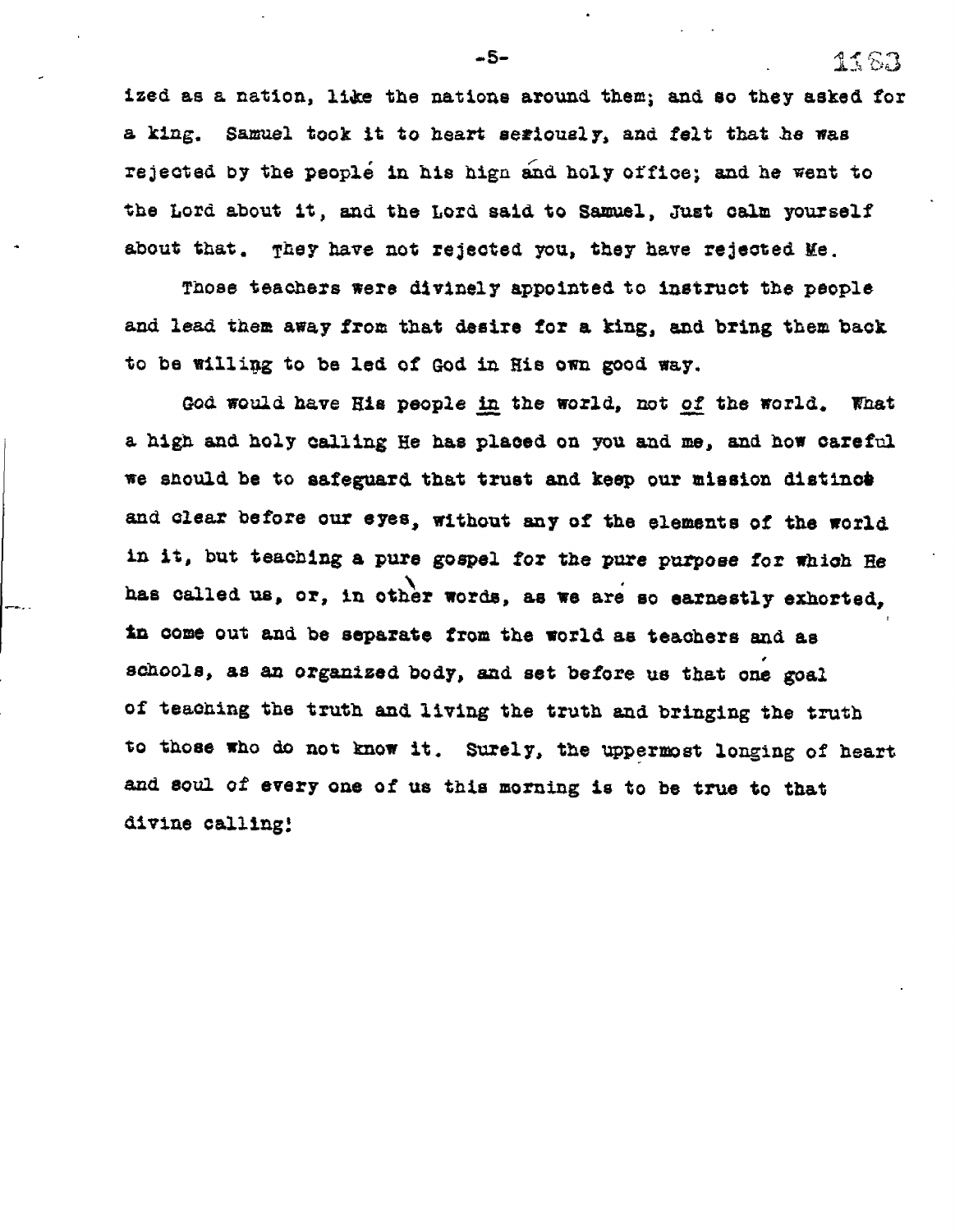## **E, C. Lacey**

 $\bar{z}$ 

## **July 34, 1919, 10:15**

**I think before passing directly to the specific theme suggested one or two words of introduction are necessary. I would like to state quite simply and straight-forwardly two convictions I have with reference to College Bias study:** 

**First, It should be the strongest department in the college, intellectually.** 

**Of course the spiritual side should be all-pervasive. I thoroughly believe that. It has been emphasized here at the conferenoe. But**  I **take it that in connection with the college department of any of our institutions, the danger is not so much that the work will not be spiritual as thatit will not measure up in comparison with the other work of the college, intellectually. The real, practical difficulty is not the spiritual side. For instance, we have all felt for a number of years that there has been a lack in the Bible teaching, not on the spiritual side, but that the work has not measured up to the other studies intellectually. Wrist we want to do is to strengtnen them intellectually. I want to read to you two or three extracts from "Christian Education." pages X25xX2Xxxx 104-105.** I have the old edition. Here in the article entitled **insides heads. ',The Book of Books,P I read the following:** 

**"The study of the Bible will give strength to the intellect. Says the psalmist, 'The entrance of thy words giveth light; it giveth understanding unto the simple.; The question has often been**  asked me, 'Should the Bible become the important book in our schools?' **It is a precious book, a wonderful book. It is a treasury containing jewels of precious value. It is a history that opens to us the**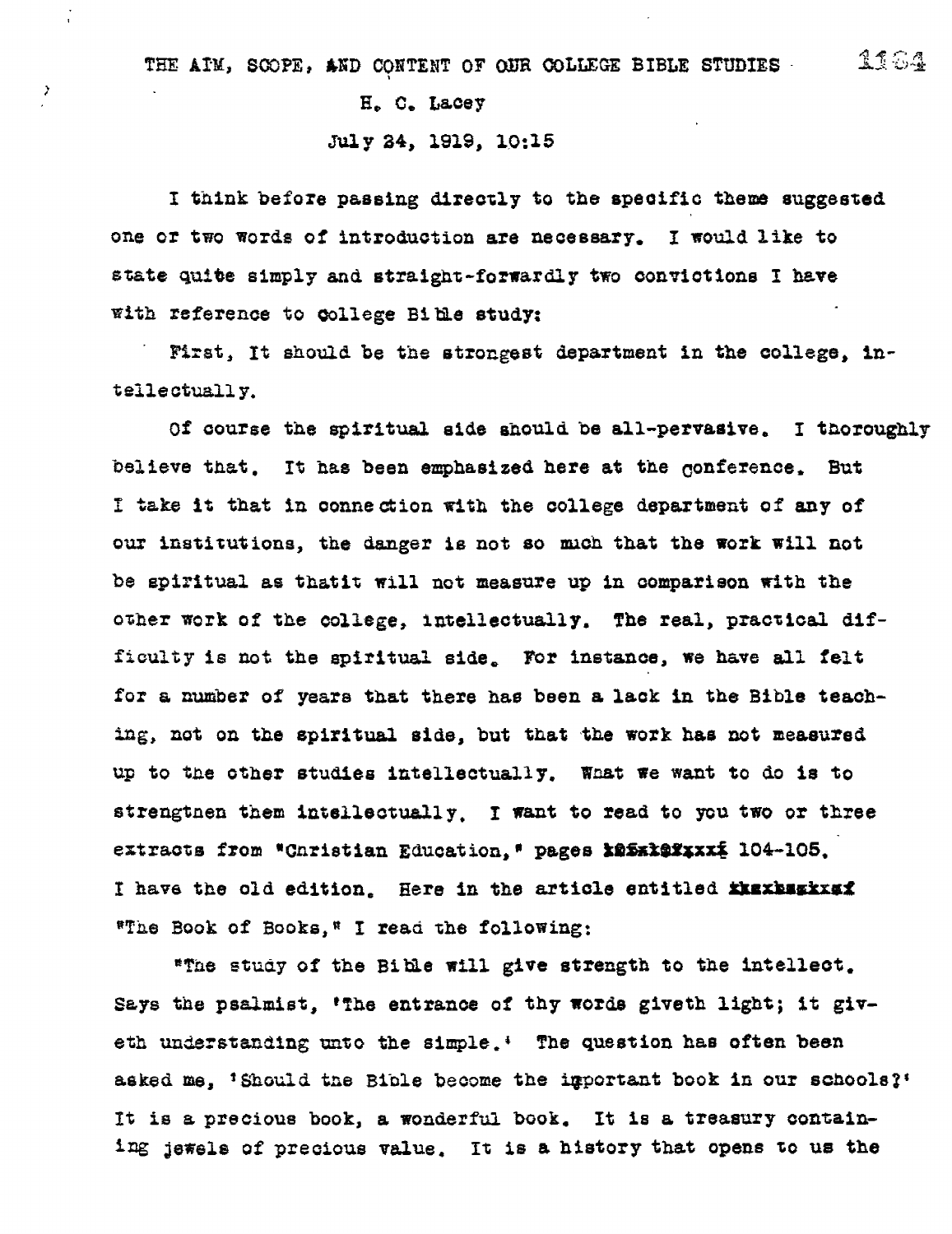**past centuries, Without the Bible we snould have been left to conjectures and fables in regard to the occurrences of past ages. Of ail the books that have flooded the world, be they ever so valuable, the Bible is the Book of books, and is most deserving of the closest**  study and attention.<sup>8</sup>

**It is not a passive, devotional reading that is mentioned, although I would not discount that for a moment; it is not that attitude of the heart towards it which is a receptive one, to listen to what the Spirit of God may say, for that is presupposed; but when we come to the college Bible stittes classes, the character of the work conducted is to be an active, vigorous, penetrating study into**  God's truths as revealed in the Bible, under the guidance of the **Spirit of God.** 

Then on page 106 is this: "It unfolds a simple and complete **system of theology and philosophy.'** 

**You notice from that statement that there is a simple, complete system of theology and philosophy. I am sure we should miss the mind of God if we should take the instruction that has come to us recently and discount vigorous, earnest, penetrating study of the Bible intellectually. I emphasize this because the other side has been so strongly emphasized.** 

Farther down I find this: "If the study of the Scriptures is **made a secondary consideration, great loss is sustained.'** 

**So it seems to me that the Bible should take the first place,**  and the students snould give be given work so that they will have to **study as hard as they would in the geometry class in seeking to**  solve geometrical problems or in the language class in translating **tne thought from one tongue into another, or in the science class, or any other study that we can mention.** 

 $-2-$ 

11 C.5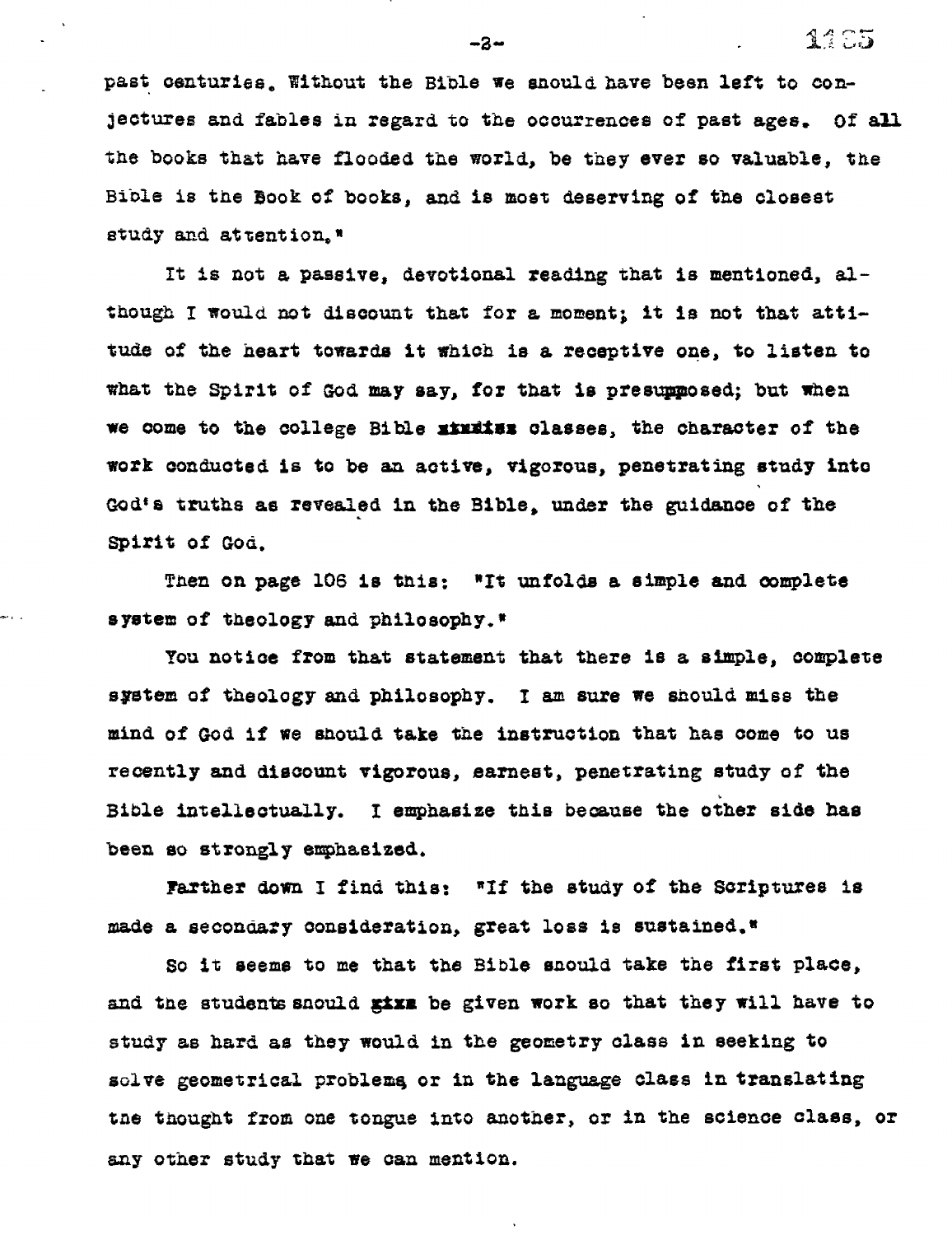**'The understanding takes the level of the things which it becomes familiar. If all would. make the Bite their study, we should see a people further developed, capable of thinking more deeply, and stowing a greater degree of intelligence, than the most earnest efforts in studying merely the sciences and histories of the world could make them. The Bible gibes the true seeker [I want you to notice the active nature of these words; you know our devotional study is a passive study, but there is an active study, where we Beek and search and dig] an advanced mental discipline, and he comes from contemplation of divine things with his faculties enriched; self is humbled, while God and his revealed truth are exalted. It is urn oeoause men are acquainted with the precious Bible histories, that there is so much lifting up of man, and so little honor given to God. The Bible contains just that quality of food that the Christian needs in order that he may grow strong in spirit and intellect.'** 

**Now, there is no discounting the intellectual benefit that may be derived frog the study of the Bible. Mile the college Bible**  studies should be spiritual, they should **MEXELVEN** do strong intel<del>l</del> **lectual work, for the Bible class is not a prayer meeting, or a revival service,--amd above all, it is not a preaching service, or ought, not to be. There may be times when it might well be turned into a revival service, but that should not be the regular thing.** 

But **let me repeat that last sentence I read, and add another one to it: "The Bible containsj just that quality of food that the Christian needs in order that he may grow strong in spirit and intellect. The searching of all books of philosophy and science cannot do for the mind and morals what the Bible can do, if it is studied and practiced.'** 

**-3- - 12 - 12 - 12 - 12 - 12 - 12 - 12 - 12 - 12 - 12 - 12 - 12 - 12 - 12 - 12 - 12 - 12 - 12 - 12 - 12 - 12 - 12 - 12 - 12**

**with**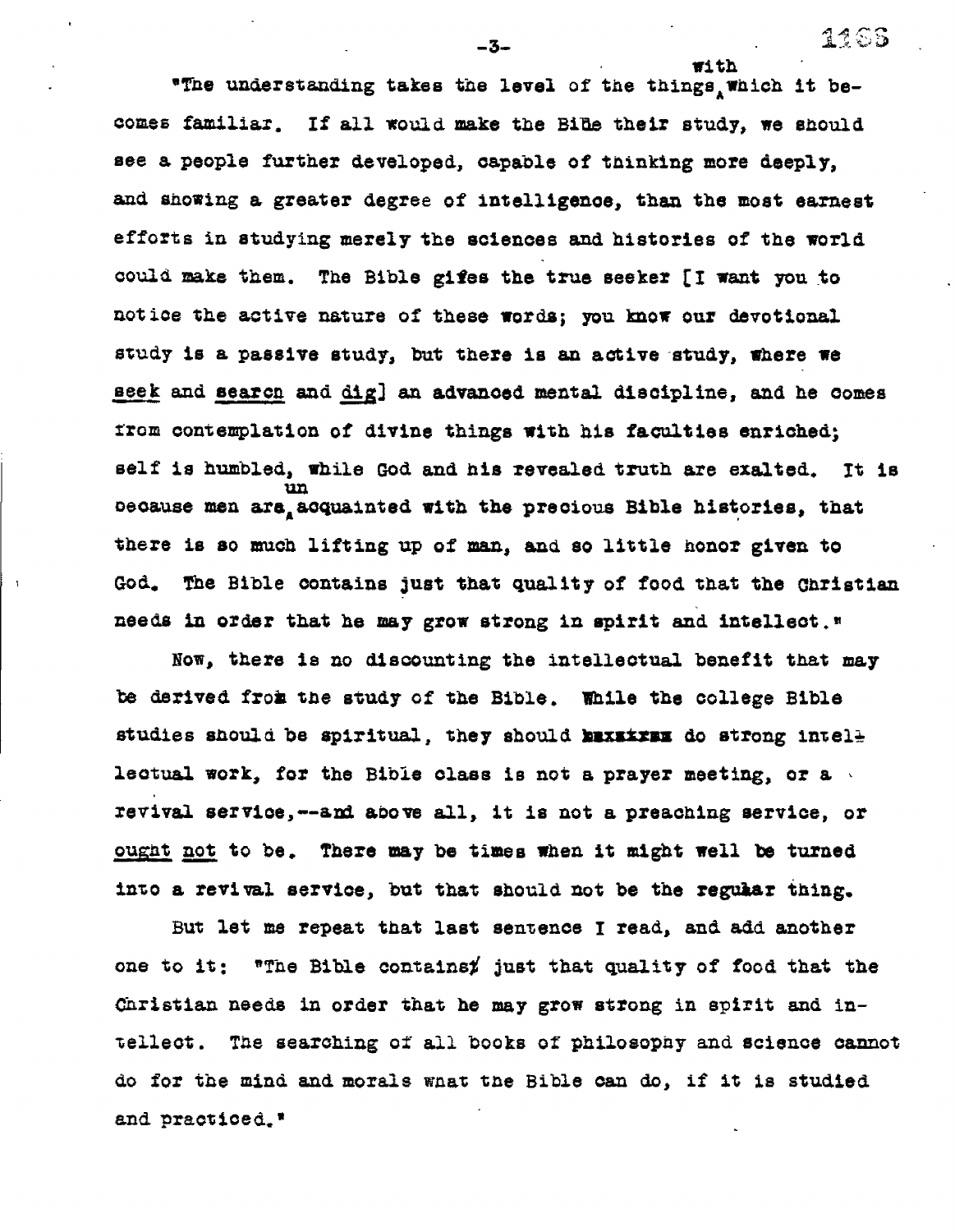**In my hasty review of some of these sentiments, I cam across**  tnis one in \*Education, \* page 124:

**"As a means of intellectual training, the Bible is more effective than any other book [now here is a peculiar statement), or all other books combined. [Tnat is a tremendous statement, brethren.**  *Are* **we ready to accept itY And if we do accept it, where shall we get the exercises mach will realize this experience? If that is not obtained in the College Bible classes, Where will it be obtained?) Tne greatness of its themes, the dignified simplicity of its utterances, the beauty of its imagery, quicken and uplift the thoughts as a nothing else can, No other study can impart such mental power as does the effort to grasp the stupendous truths of revelation. The**  mind thus brought in contact with the thoughts of the Infinite can **not but expand and strengthen.'** 

**Mathematics and science will pale into insignificance as a factor in developing mental culture when the Bible is studied as it stould be studied, when the spirit is not merely one of submission, of listening to the word, but of endeavor to dig beneath the surface and bring to the surface the hidden wealth which is there.** 

**W. E. HOWELL: Don't you think that our lack along tae line you are emphasizing at this point tends to drive us toward other kinds of mental pa pursuits for mental development ratter than depending more upon this?** 

**H. 0, LACEY: Yes, I think that if the classes are not conducted**  with this thought in mind, to strengthen the students intellectually as well as spiritually, the students will get their training else**where, or if they do come, it will be because they have to.** 

**W, E, HOWELL: Possibly the alagastaxtaxsakaaaxmadaxI 3ible teachers have been made to feel that the student gets his mental** 

-4-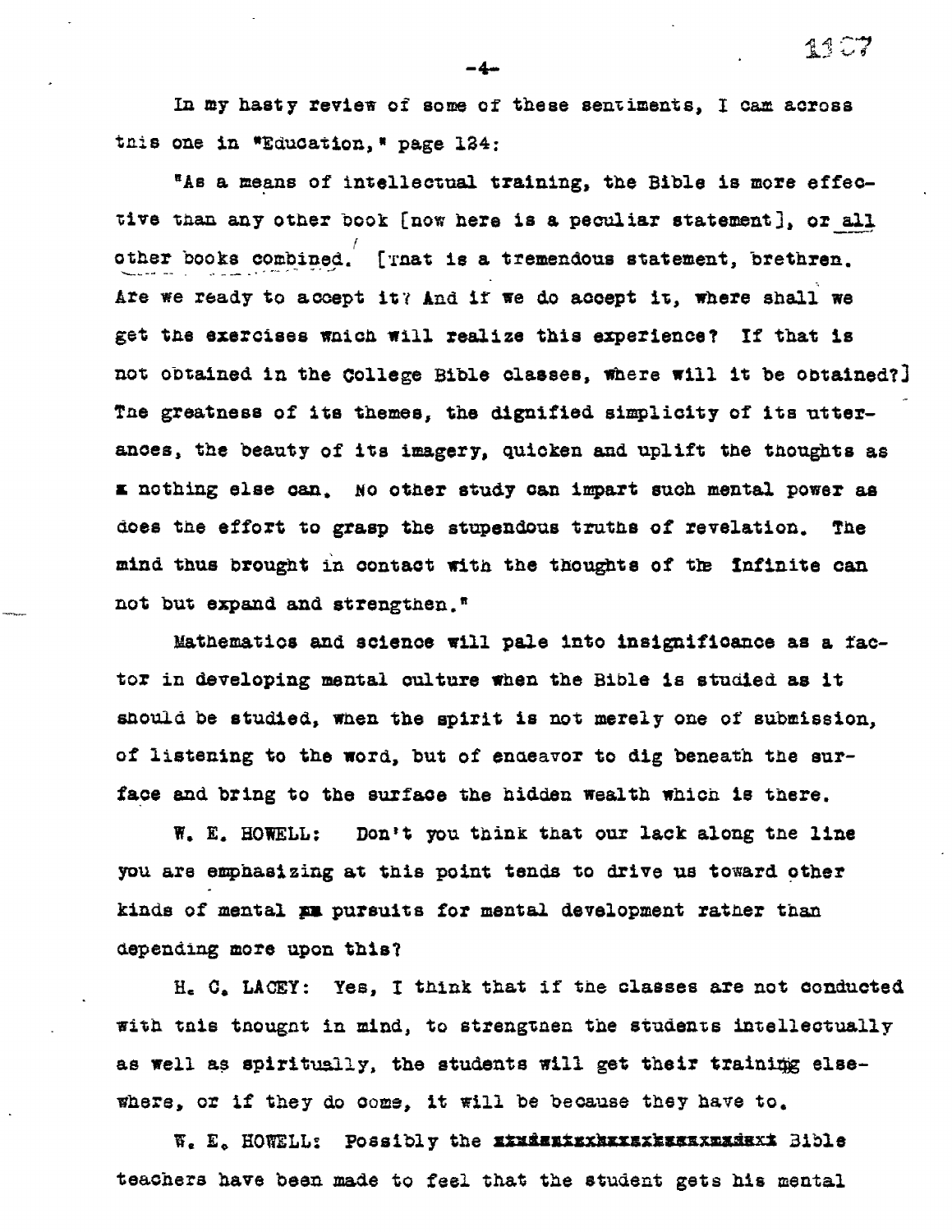**training in other departments.** 

**H. C. LACEY: I think we ought to make it the strongest department, intellectually. The emphasis has been so much upon the other that I want to emphasize this. I am sure that a cold, intellectual study of the Bible is an absolute mistake; bat I am equally convinced that a warm, spiritual skimming over the surface of the Bible is not sufficient. The desideratum is a spirit-filled, deep, searching study of the Bible, combining both.** 

**The spiritual element should be all-pervasive in our Bible study. I do not want to omit that, I think our Bible classes ought to open with prayer, and ought to continue in a spirit of prayer and of dependence on the leading of the Spirit of God.** 

**Then I think we ought to be careful not to displace the spirit of active, penetrating study, or what Sister White calls "digging." by that of a passive, devotional attitude.** 

**I feel impelled to give you a little instance. In a school with which I became connected, I had a rather hard time the first year because a large number of questions were thrown upon me. We had a good time in many ways, but when these questions were thrown onto me, in my simplicity, faced them all and answered them, not trying to hide anything. There was no bluffing. I cannot bluff. I hate it and. hate to see it in others. I had this confidence in the third angel's message, that it is capable of meeting anything and everything, not in the spirit of bravado, but that this is the truth. I believe the Bible is the word of God, and I believe this message is the final message to our world at this time. It is sound, and I do not think there is any feature of it that needs to hide itself and be afraid to come out in the light. That is my heart attitude to it all the while, Somewhere I read this, that we** 

 $-5-$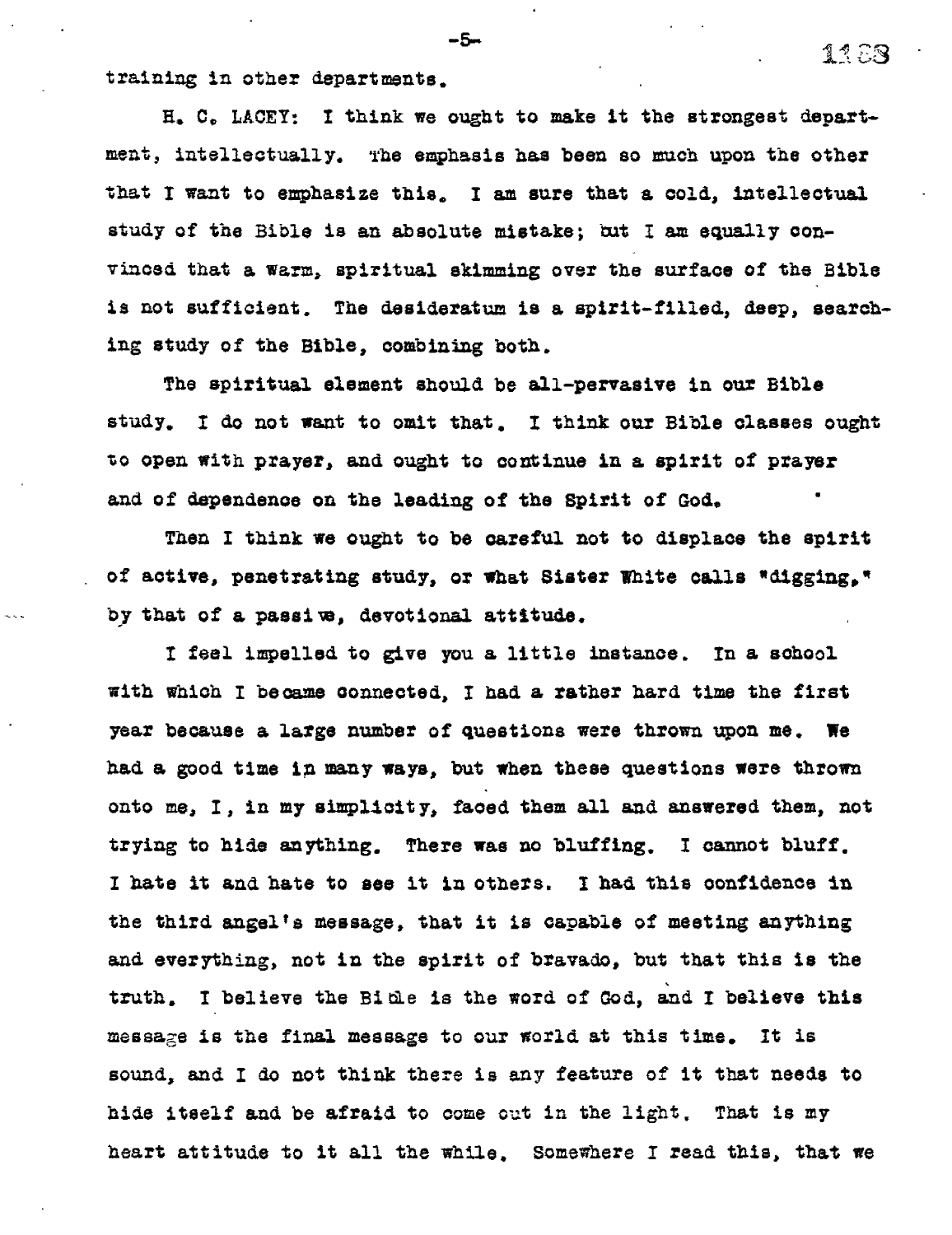**ought to study with the telescope and the mismpaspit microscope everything everywhere. It is all open to the Christian who will**   $\Delta U \sim \epsilon^{-1}$ **study on his knees with the open Bible.** 

That is my feeling in the matter, that the Spirit should be one of dependence on God, on his **influence** knees, with the Bible before **him, as the guide, and then let him look into the skies, into the infinitely small as well as the infinitely great.** 

**They threw hosts of question onto me, and I answered them, and we had trouble. Things came out, and they were a little Atfissimmi different from what they supposed,-some of these things about the Testimonies, for instance, that Elder Danielle and Brother Robinson told us. I had been, in a measure, connected with some of these things, and I knew certain things. But I have not lost confidence. in the Testimonies. While I belidve them, I cannot take the attitude that some take who do not know the facts. Perhaps it Was unwise for me to make some of those statements, but they had never been hidden in the community where I had just come from.** 

 $\mathcal{L}(\mathcal{C},\mathcal{C})$  .

**About three years agterwards one of our brethren, who is now**  president of one of our colleges, came to me and said, Brother **Lacey, I have thought often of telling you this. It is due to you under the Lord, that I am still in the truth. Do you remem ber the questions I used to fire at you in the college in Daniel and the Revelation class? "** 

**I said I remembered them very well. He was rather critical.** 

**\*Well,' he said, "the year previous I was puzzled over a great many of these things, and in the Bible class I used to ask similar questions. We loved our teadher, but this was his attitude. In**stead of answering, he would say, 'He are getting into deep water.

**-6-**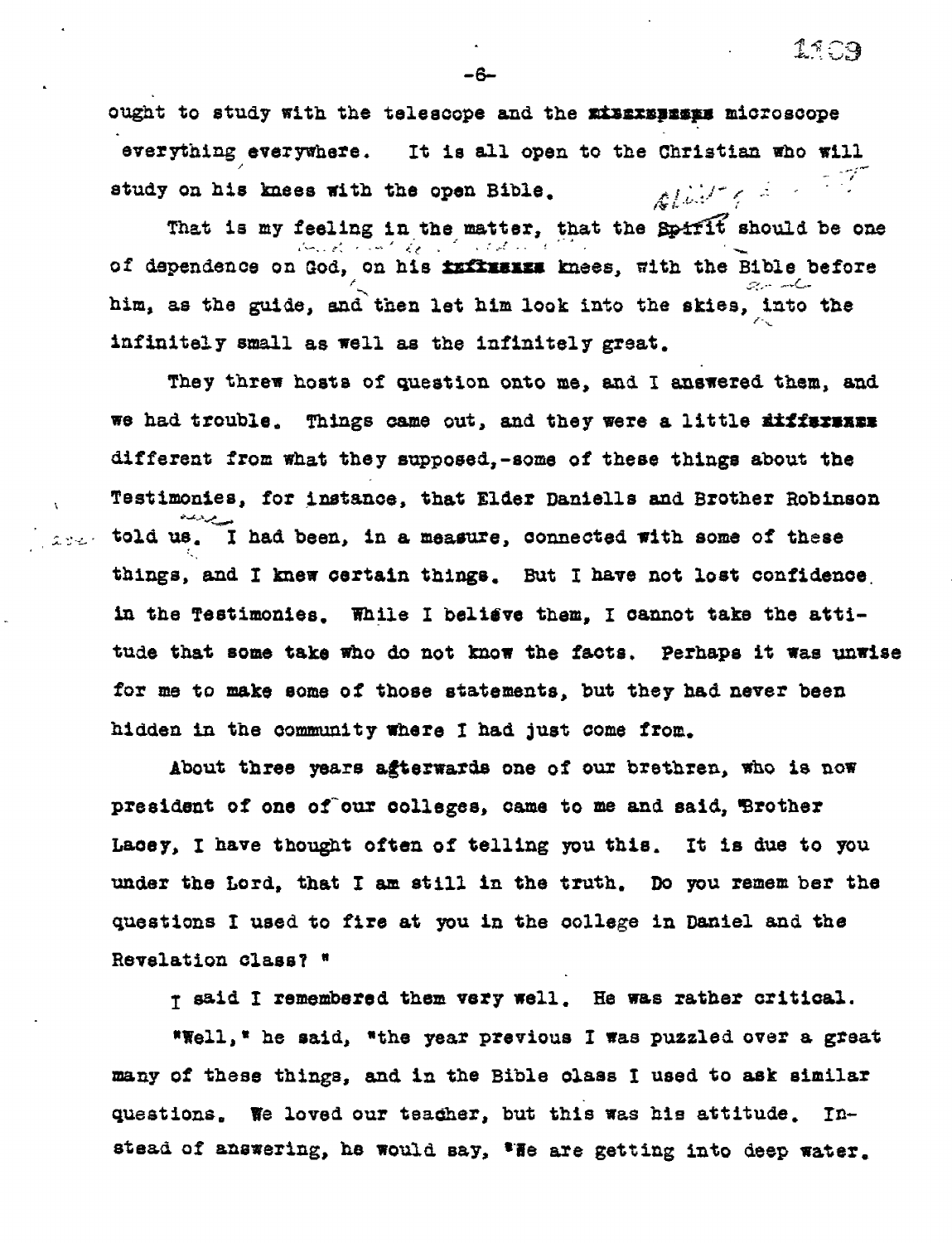Let us pray.<sup>*i*</sup> So they would get down and consume the rest of the time in a prayer-meeting. You may think I am an infidel,<sup>s</sup> he said, **°but that thing hardened me. It occurred a number of times. But**  when you came, you showed a different spirit, --that of 'Come dn in, **boys, the water is fine."** 

**I am not saying this to** *make* **any contrast, but to suggest this point, that I do not think we ought to try to hide things. We ought to face things. We may have to change our attitude toward some points, as I am sure some of you will do about the verbal inspiration of the Testimonies, if you will open your eyes and** *see* **what are the facts with reference to the case, I think we ought to** *face* **truth rather than to try to hide it, and especially to hide under an appear ants of spirituality. That did not help that boy. But the next year, despite all the heartaches we had over the new things that appeared, that boy was established in the truth, and he is one of our strongest workers.** 

<sup>t</sup>**My point is this: I do think we ought to be careful not to displace the spirit of active, penetrating study and inquiry, not to try to cover it up and crowd it out by that of a passive spirituality or devotion. I do not think the College Bible class ought to be placed where we hide our head in the sand and refuse to look at things.4 There might be cases where the class oould proftably**  *be* **turned into a testimony meeting or a prayer meeting. I would not suggest anything against that; but the college Bible class is for study.** 

**Here is the second point I would like to make before we study the scope and content directiq. The Bible teacher, it seems to me, should be the most thoroughly qualified, the most highly educated man on the faculty. Instead of selecting just any one, because he is** 

**-7- 1470**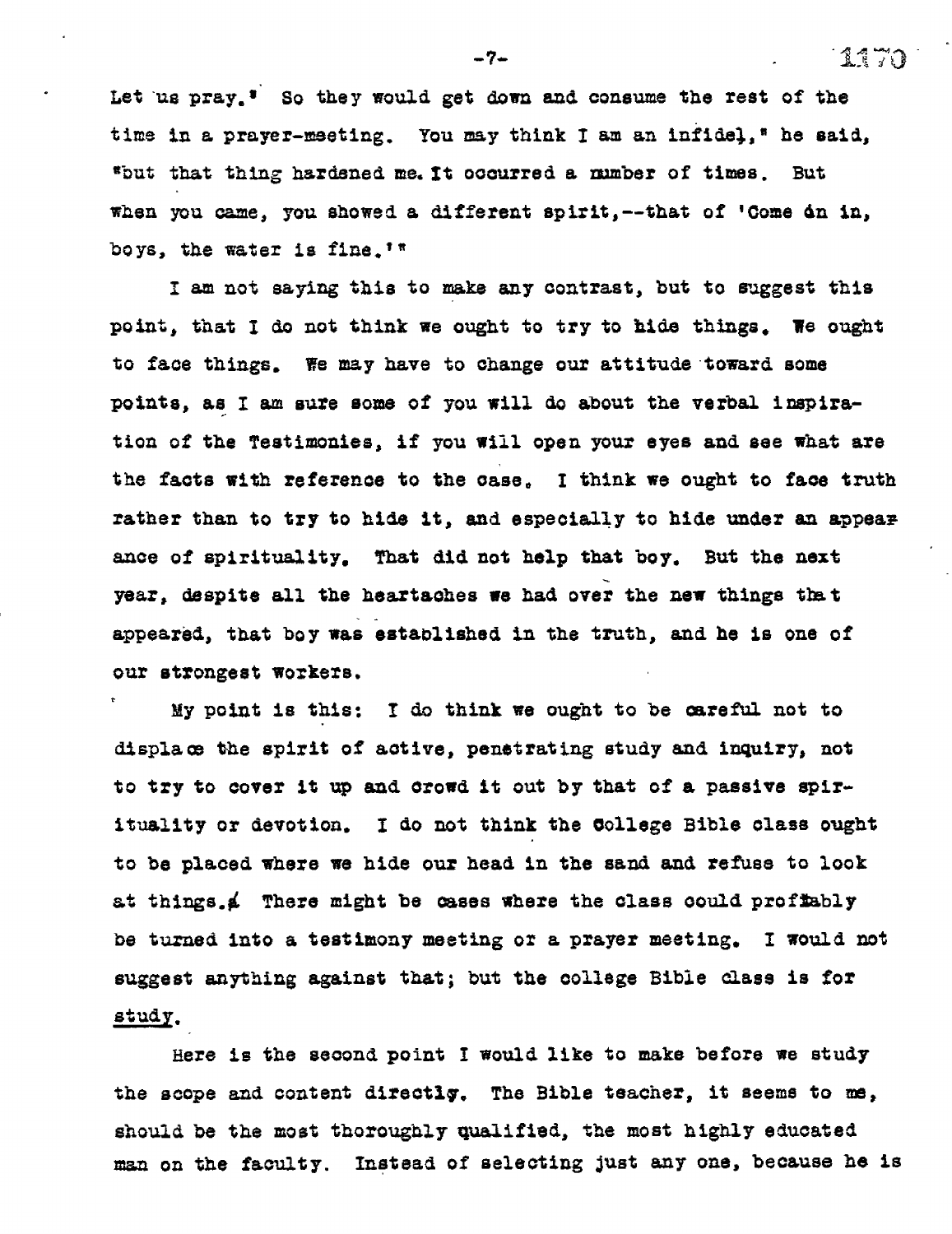ว 1 7 วั

**a good man and a good preacher and. a good. field man,--while that all. ought to come into it,---the college Bible teacher should be the most highly qualified man on the faculty. He should be a thoroughly experienced man. He should be a student, with the spirit of a student, and he should be a student of the word of God in the original tongues. I expect a good many will oppose me in that, but this is the way I feel about it. I did not say a master of the original tongues, but a student of them. If the Spirit of God has seen fit zo give us the Scriptures in those sacred tongues, then we are going contrary to His providences when we absolutely ignore them, and refuse to take the time and expend the effort necessary to get dowm to the embodiment of the thought of God as He originally gave it.** 

**It looks to me something like this: The Bible says we are ambassadors for God. What would you think of an ambassador from the United. States going to China with a message upon which the life and fortunes and liberties of the Chinese depended, and then that ambassador, entrusted with such a message, having in his hands only a translation of this document from the United States in Chinese, translated by others, and never taking the trouble himself to find out what the government over here really said? Wouldn't you say he Was rot true to his name? The providence of God has seen fit to give us His thoughts in Hebrew and Greek, and you and I want to find out why, and the Bible teacher ought to. As he leads his students into a mutual study of the word of God, He should be able to tell them what the thoughts of God are in their original purity. I cannot get away from this. I wonder how-God•feels when any disparagement**  is cast upon the study of ix His thoughts as He originally gave them.

**-8-**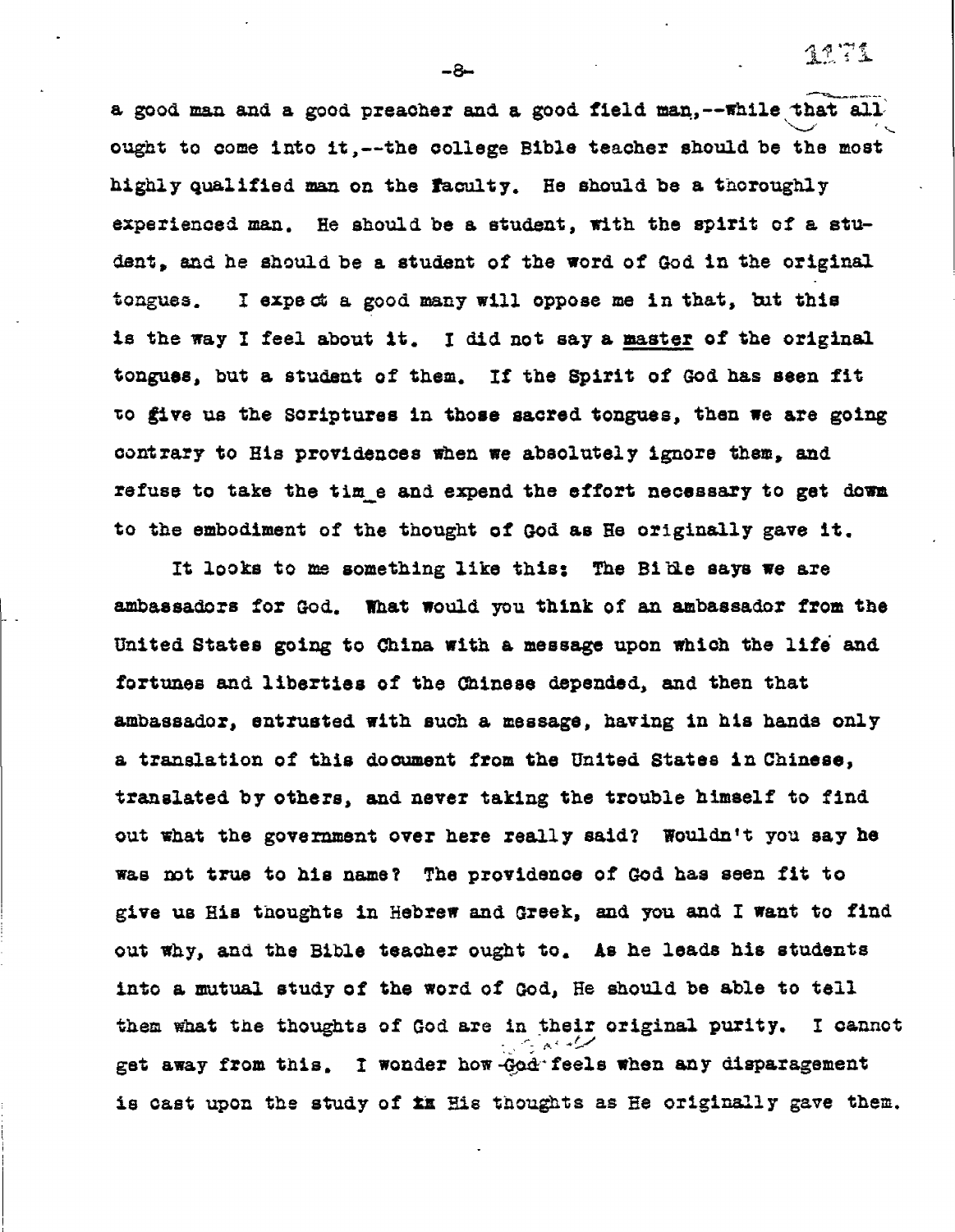**I think he should not only be a sympathetic student of the thoughts of God as they were originally enunciated in the Scriptures, but he should be an open-minded student of history and science. In \*Christ's Object Lessons," pages 125 and 126, this statement is made:**  \*The great storehouse of truth is the word of God, "--What is meant **by that? There is a dash, and then occurs this sentence: "The written word, the book of nature, and the book of experience in God's dealing with human life.\* The Bible is only one-third of the word of God. The great storehouse of truth is the word of God, first the written word, then the book of nature, then the book of experiences, --what we call his word, then his works, then his ways, -as someone expressed it yesterday.** 

**Can the student of the Bible effectually study the Bible who will neglect science and neglect history? I hold that he cannot. I tnink the Bible teacher in our colleges should be a man who knows something about science and something about history. He should be a good scientist, so far as opportunity has been afforded him, and.**  his sympathy should be that way. He should be an open-minded, can**did student of the Bible, getting all the light he can from science and history, and realizing that he is teaching only one-third of the word of God. A narrow-minded man wao will confine himself to the written word will be an ineffective college Bible teacher.** 

I **think, further, that he ought to be a skillful master in the use of the English tongue. This is one of the things that we should not neglect, for when our students go out they must know how to express their thoughts.** 

**Now let us come to the point directly. What is the aim of the college Bible studies? I would like to put down as primary this:**  It is to know God as our Father and His Son Jesus Christ as our<sup>11</sup>/2

**-9-**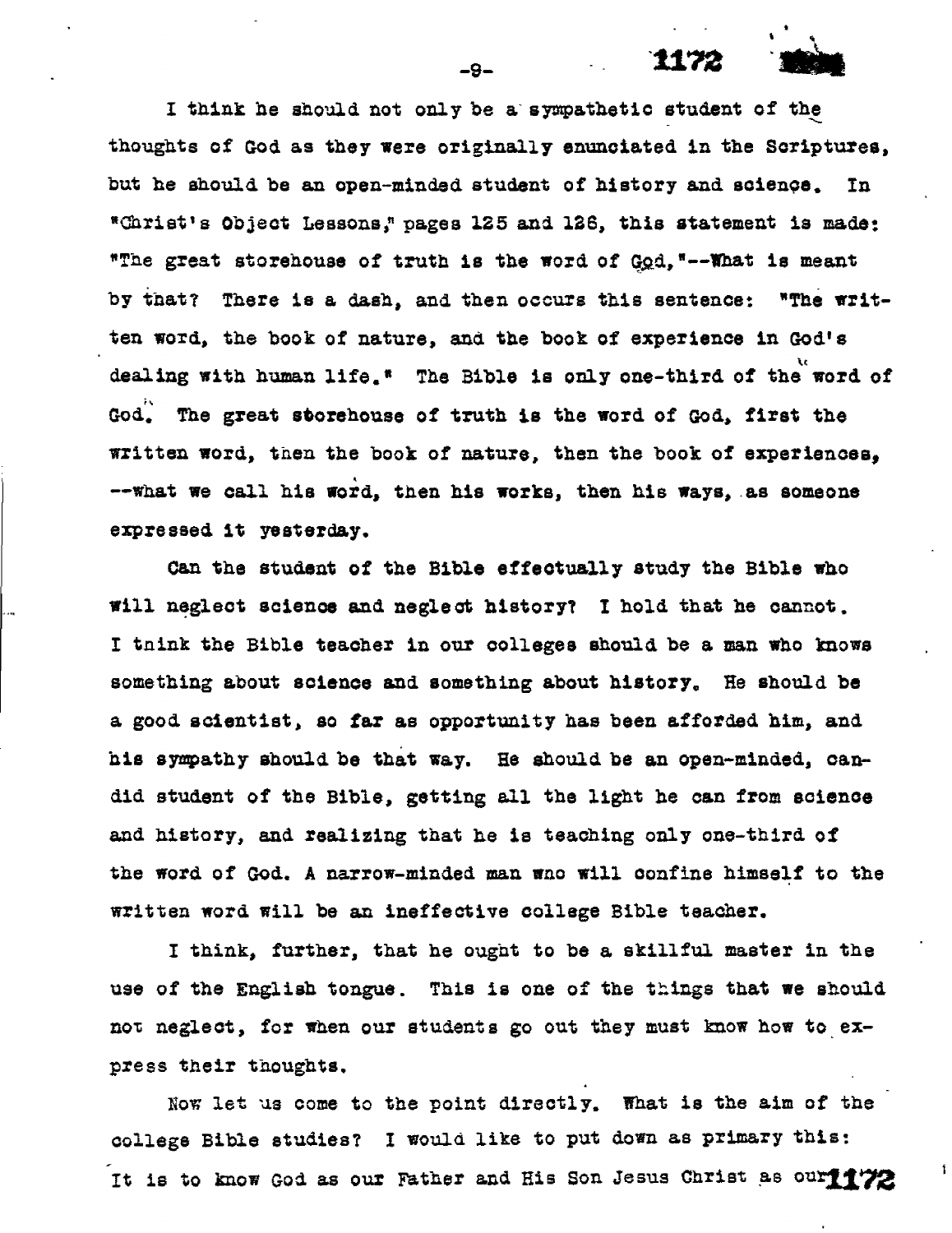**personal saviour. Tnat is the fundamental, all-pervasive purpose of all our Bible study. I simply do not emphasize that here, for we all recognize it and hold it always there.** 

**Second, to become intelligently familiar with the great truths of revelation that reveal Him. I think that is the aim, I think we ought to study all the--I am going to use that discredited wort- all the Doctrines of the bible.** 

I **think we ought to start here what we will continue all through eternity, perhaps in a different way. We shall study the thoughts of God. The classes of the hereafter will not be revival classes, will they? It will be an earnest, penetrating study ins into the essentials of the plan of salvation, and the works of God, and the main thing will not be revival. I do, not think it is now,--perhaps not as much as it ought to be.** 

**There are numerous doctrines or truths to be studied. I think**  the great purpose is that we should become inteligengly familiar **with them.** I **want to use an illustration which I think will halt, us to get this whole thing before us. Take the study of astronomy. The great purpose of that is to get familiar with the stars; but we have to use a means by which we can do that, and we use the telescope. Now, brethren, a dear old man from the farm can get, behind The eye-piece of the telescope and look up at the moon or Sirius,**  and if his eyesight is as good, he will see xixxxxxxxxxxxxxxxxxxxxxx **just the same shades of light that the advanced astronomer sees, but does he see as much? [VOICES: No 13 What I want to say is**  this: That is just a passive experience. The lignt comes down **from Sirius into the eye of the uneducated. man as well as into the eye of the educated man, and they both get the same impressions; but** 

-10- **"1173** 

 $\sqrt{\frac{2}{\pi}}$  and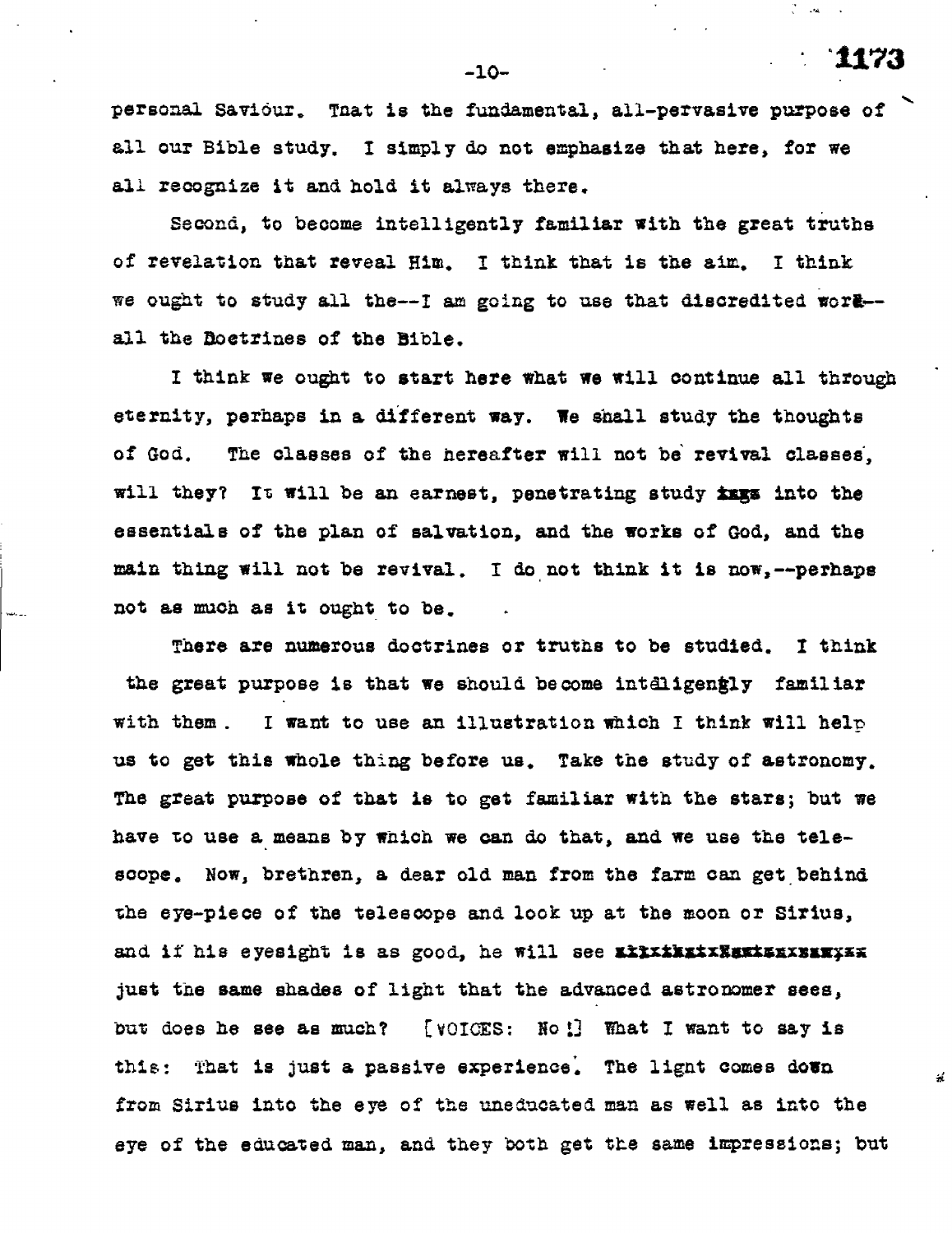**the educated man, the astronomer, who has studied these things from various viewpoints, sees much more in it. He sees the same thing that the uneducated man sees, but much more, because he has studied mathematics, physics, and light, Tnis Bible is a telescope through which we are to see God, and you can put this Bible in the hands of any one, an uneducated person, and if he will look through it .he can see God just as much as the most highly trained Bible student or teacher can see him in one sense, as a passive recipient of light and truth; but does he see as much?--No; Tne one is trained in Bible study, and knows how to use the Bible, and sees mucn more in the same words,** 

**My point is that the college Bible class should provide that in**tellectual training which is analogous to the astronomer who looks **through the telescope and. the spectroscope. There shall we get that intellectual training? I looked for this sentence in the spirit of prophecy, but could not find it. In one of these books Sister**  White says that God is best surrificiallerified by those who serve **him intelligently. Isn't He much more glorified by the Christian astronomer who lookethrough the telescope and the spectroscope than by the unintelligent Christian?** 

**Now as to the scope and content of these: I have jotted down what I conceive to be the studies that we should pursue in the college department.** 

**First, advanced doctrines. I am not sure but what advanced**  doctrines **pigitzix** ought to come last, and yet so many students can **not take The entire course of four years that we give it in the first year, There are many reasons why it snould be last. In fact, almost any of these subjects could be put last.** 

-11- **`1174**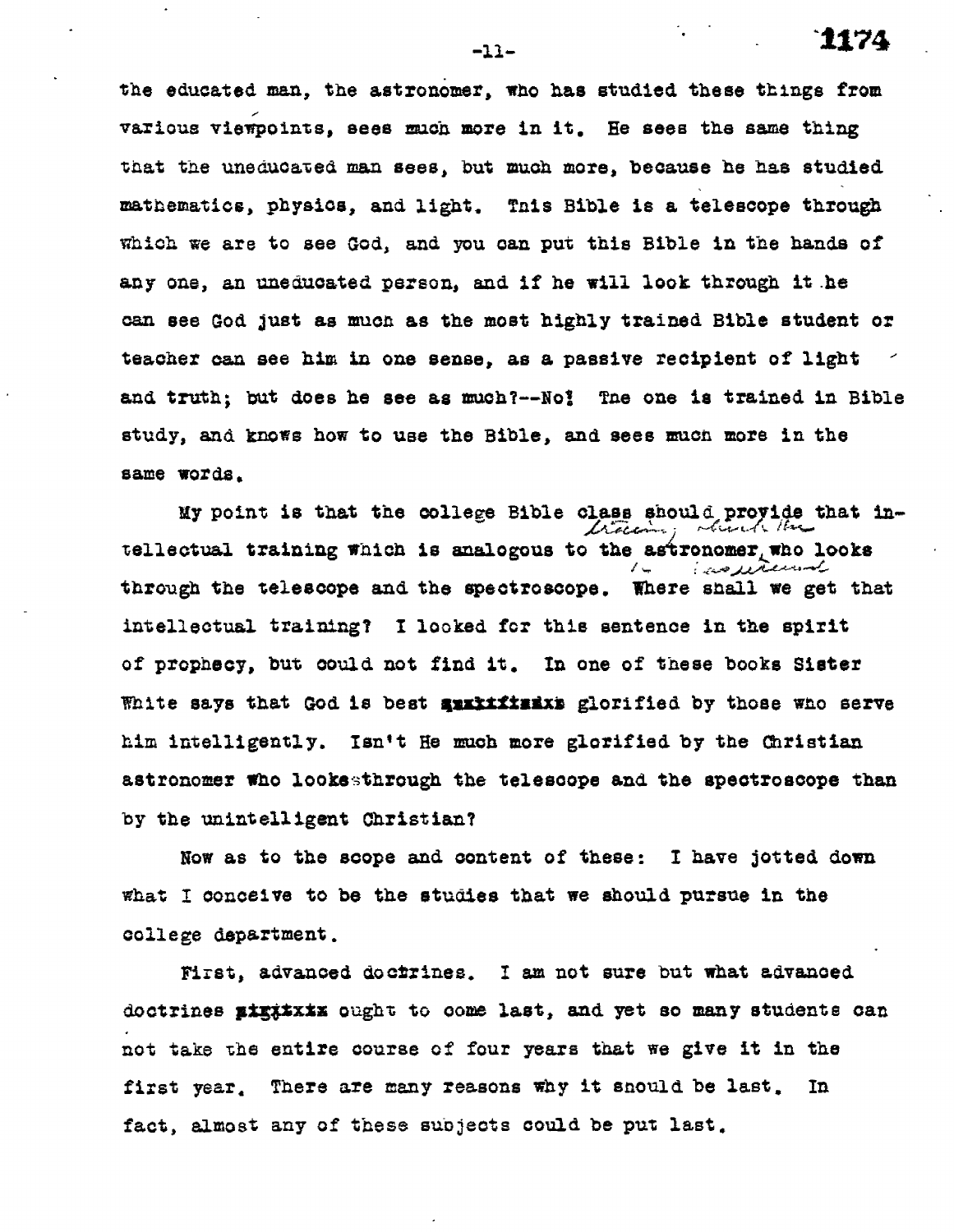**I think this Advanced Bible Doctrines class should be a strong, critical, thorough study of the fundamental doctrines and truthsi of the Bibles I tnink it would be well to begin with studying the principles of Bible study. I have always done that. We would emphasize first of all the abiolute fact that the mind is not the final recipient of the truths of God, that** *the* **heart is. The Bible**  tells us that. But we are to use our minds, and are to receive intô **the heart the truths.**  كي پيوسه

Second, I think the most important topic of Bible study should **be the inspiration of the Bible, This is God's peculiar word to use I find there is a very peculiar, hazy Conception in the minds of our students on this questions You will find not only that the students will be helped by this, but they will be mightily later**ested in it. The word of God is different from anything else. It **is different from the Testimonies. It is verbally inspired, and the Testimonies are not, and do not claim to be, but the Bible does.** 

**Next, such truths as the Godhead. We have been studying that here as teachers and ministers, and yet it is a truth revealed in the Bible, one of the things we are searching, and shall search all through eternity.** 

Then the divinity of Christ, and the personality of the Holy Ghost,--I think these should be included in the scope of suck,a **study. The sanctuary question and the spirit of prophecy, should be considered, and we should fearlessly face objections which students**  farm from their experience in the field have met in ther work, and **try to answer them, ana humbly recognize the fact that quite often there is more light along that line.** 

**Tae next class would be Daniel and Revelation. I know some give both Daniel and Revelation and Advanced Bible Doctrines in the** 

**-12- 1175**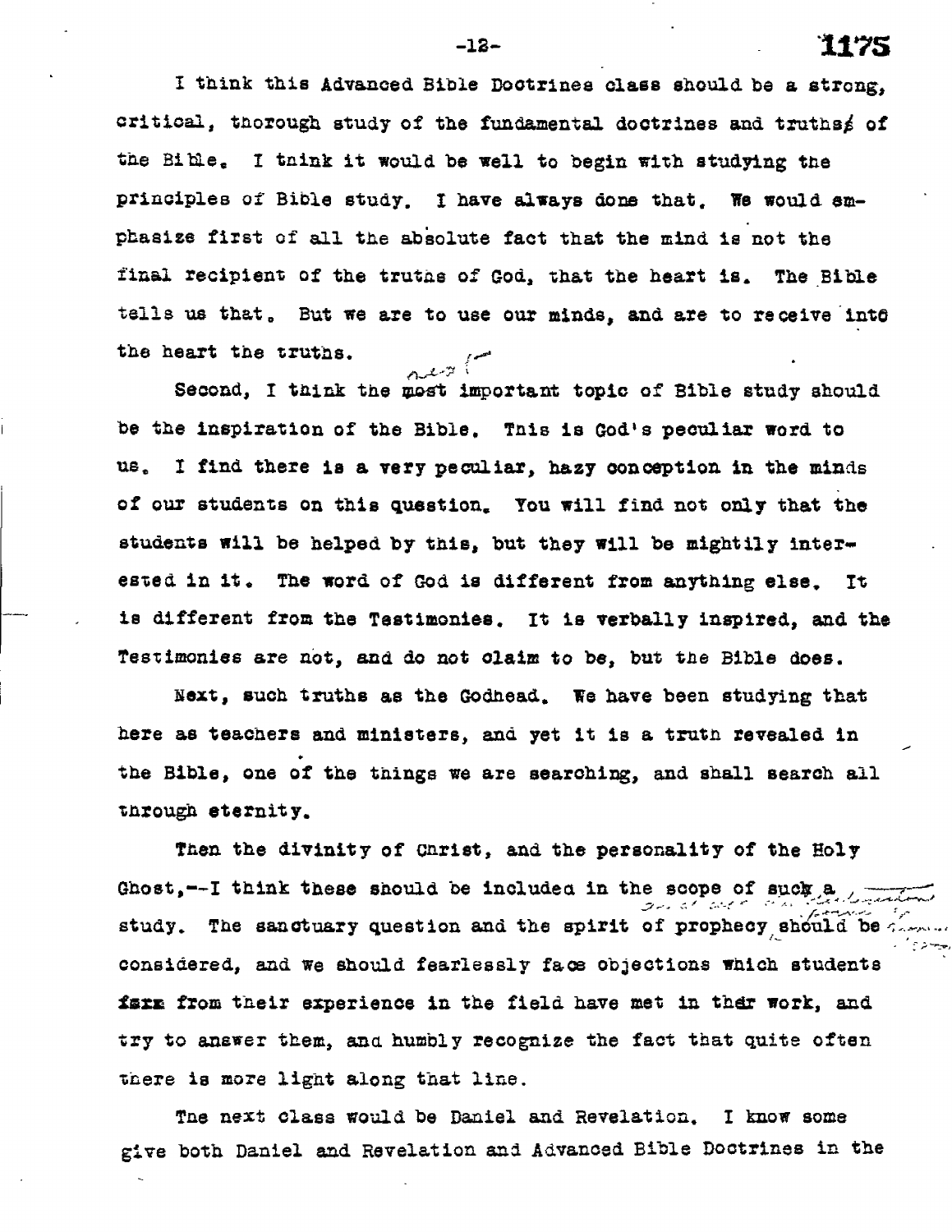**-13- 1176** 

**same year; but it seems to me that is endeavoring to cover too much. Advanced Bible Doctrines is one full year, and Daniel and.Revelation is another full year in Union College. Our present truth is largely based on those two books, Daniel and the Revelation, and we ought to have a real critical, penetrating, spiritual study of those books**  verse by verse. I believe all that has been said here about the **the**  necessity of our getting that great main line of establishing of the **kingdom of God, but that ought not to prevent a thorough study of each detail as presented in those books. If the Lord has given us those books, we ought to examine them carefully.** 

**What shall we do when we are face to face with different views in Daniel and Revelation? Students know some of these things. They are not virgin minds, that have no idea about these questions; if they were, we could be dogmatic, as in teaching in a tent. But students have inquiring minds. I think we should tell them the present denominational position. Daniel 11 is the biggest thing among us at the present time, and I should say, teach them the old view, which is the one the majority of our people believe; but if you feel that there is a sufficient demand for the new view, I would give them that, in a private way. The first year I did a little different from that, I told them the old view, and then spent a week on the new one, and I think they saw light in the new one. After a year or so had gone by I found there was trouble out in the field.** 

**So the next year I took tnem through the old view, and I man-**فبمستمر فسيمد وكا **aged it so that we reached the end of the first semester at the**  alose of the book of Daniel, and we began Revelation with the next **semester, not touching the new view at all. But Elder Underwood**  came to me, and he said the students wanted the other wise. I fin**ally said to the older students, You have got your money's worth,**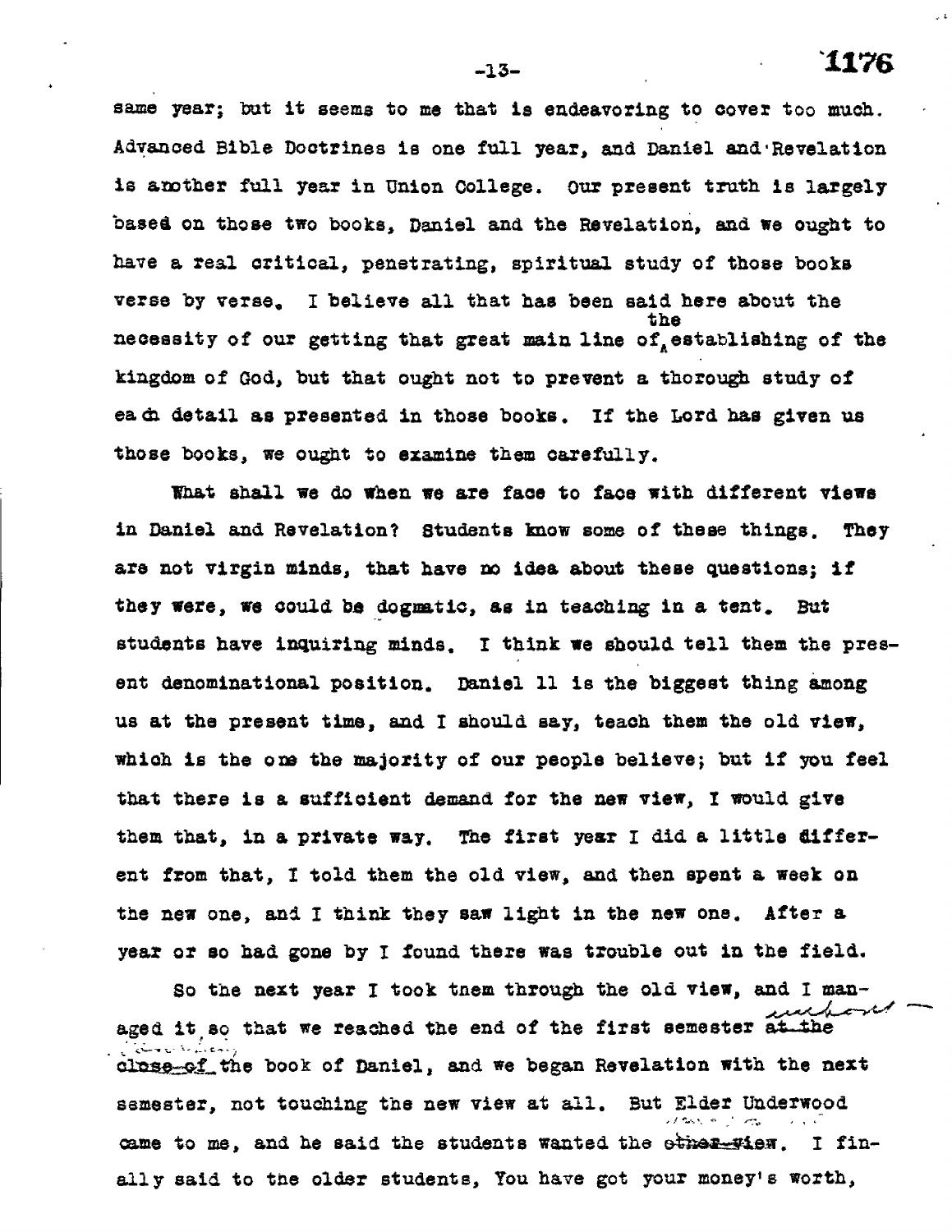**-14-- 1177** 

 $\ddot{\phantom{a}}$ 

**and if you want to take this special work, I am going to charge you for it. I thought that would cut half of them out, but they wanted that** *new* **view.** 

**That should be our attitude toward it? I would take the denominational** *view,* **and present it, aad hold the other in abeyance; and if tnere are advanced students whoyioould be trusted, who would say if they mentioned it, This is what some are thinking is the meaning of Daniel 11, but it has not been decided yet, I would give it to them.** 

**Asia the method of teaching Daniel and Revelation, it seems to me that under the present circumstances, the only method is the lecture method. That is that the teacher must give the results of his study, at the same time requiring some original researoh and a thesis, aad the regular examinations. But necessarily we are going beyond what is said in "Thoughts on Daniel and the Revelation.° It is a college study, and they have had that in the twelfth grade.** 

**The next line of study is the epistles, or major and minor prophets. It seems to me the epistles should be studied. XX; They**  are letters written by the Spirit of God to the churdles, and they **are for instruction. They arose out of certain conditions in those days, but they contain instruction of perennial value. I think they ought to be studied in chronological instead of canonical order. The chronological order of the epistles is a beautiful order: First comes let and** 2d **Thessalonians; then a gap of about five years; then Galatians, Romans, and Corinthians; another gap of about five years, and then Philippians, Ephesians, CollossiansandPhilenon; a gap of about five years, and then Timothy and Titus, and coming about that 1st time, Japes and Hebrews, and then<sup>h</sup> 2d and 3d John. Peter and James are a little indeterminate. There are** 21 **epistles to be studied, and it**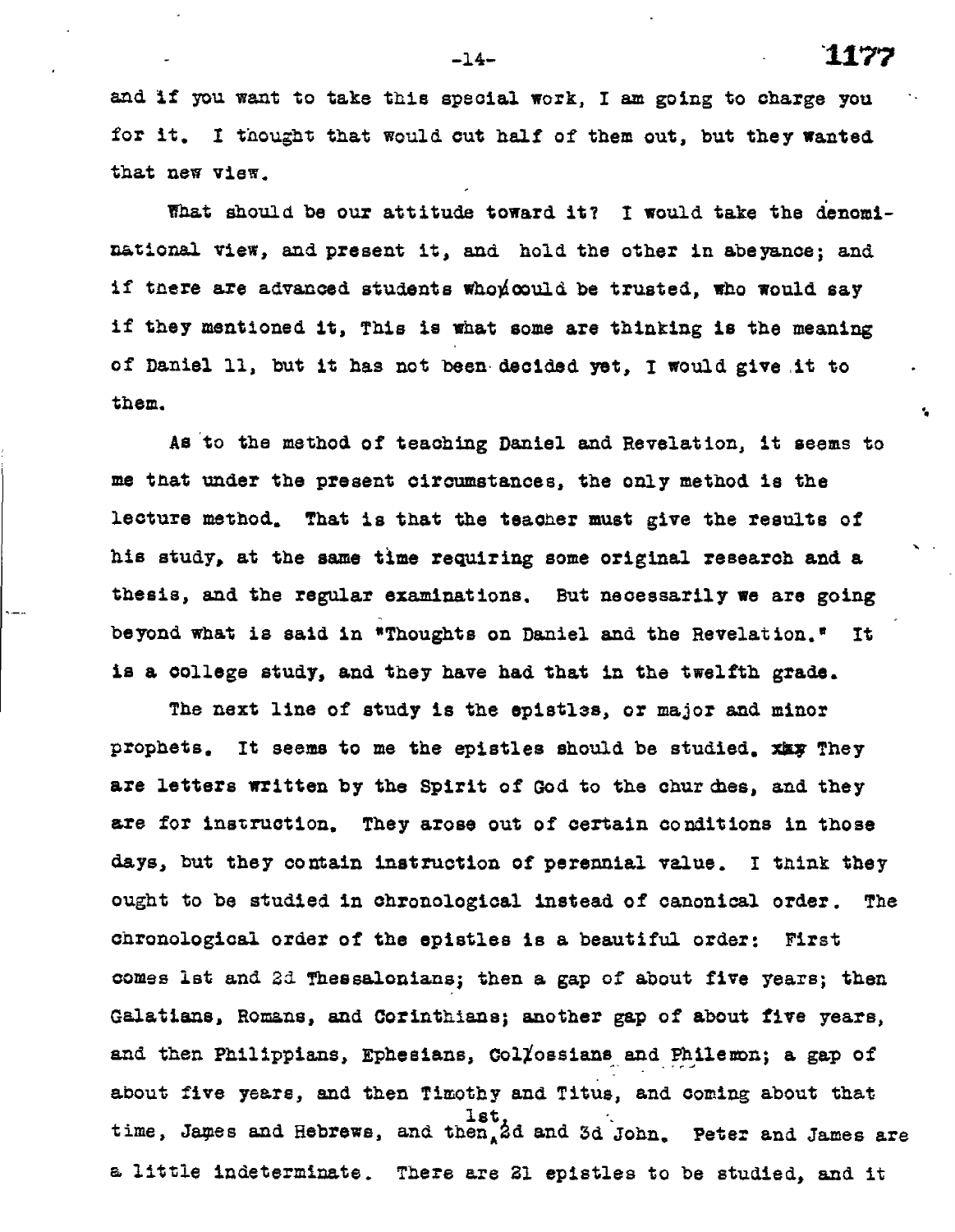**seems to me they ought to be taken in their chronological order/first. There is a beautiful unfolding of truth when we do that. Then I think we ought to study the historical background very carefully from Sister White's books and others. You know some of the men who have immersed tnemseives in the collateral history of those times, and what light they can give us. Then a study of the epistlee thereselves in an effort to get the distinctive theme of each.** 

**I think good outlines ought to be developed; and there is excellent mental training in the effort to get symmetrical and artistic outlines.** It is very easy to read the epistles through and cut-a *aution* thing out here and there, but one shoud try to get a good grasp of **the whole thing, bg reading it through and through and through many times, and then getting a comprehensive, symmetrical outline. The word of God is worthy of our best intellectual effort.** 

**When Matthew was giving us the genealogy of Christ, he said there were fourteen generations from Abraham to David, fourteen generations from David to the carrying away into Babylon, and fourteen generations from that time to Christ. But he was very careful**  how he stated it: "All the generations from Abraham to David are **fourteen," and that is absolutely true; "and from David until the carrying away into Babylon are fourteen generations," but he left out three; "and from the carrying away into Babylon unto Christ are fourteen generations," but there he overlapped. If he could do that, then you and I can take an outline and beautify and adorn it so that men can take it and hold it.** 

J. N. **ANDERSON: But we should be careful how we follow Matthew in that.** 

**H. C. LACEY: Yes, that is so; but there is a very mysteriaua union between the human and the divine, When God spoke through Paul,** 

**-15** 1178 **-**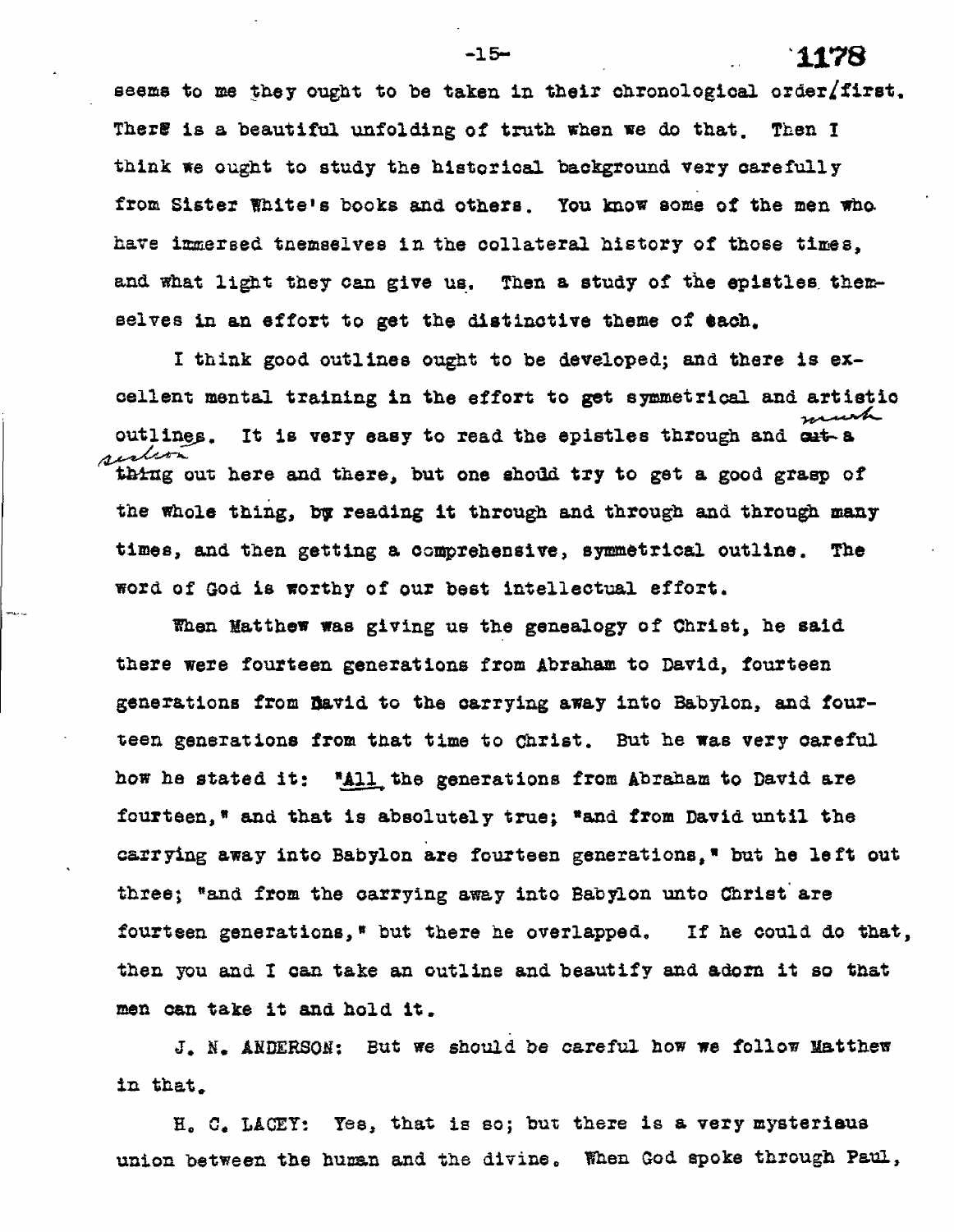**the word had Paul's impress upon it. Then I sit down to the piano**  and play The Messiah," you will hear the piano in the music; when I **sit down to the organ and play'The Messiah," you will hear the organ, yet the inspiring power is there in both organ and piano. The human puts its impress upon the divine. If Matthew could do that, I can do it, speaking humbly, We can present outlines which are helpful and symmetrical and beautiful.** 

**I believe in committing a good deal to memory, Long ago everybody committed things to memory, but now we have gone to the other**  extreme, and you can scarcely find anyone who can quote a text **correctly.** Many have lost the ability to commit *ikingsxim* texts to **memory.** 

**Major and minor prop bets should, I believe, follow in much the same way. Get the historical background, study each message, and then pick out the eternal principles that apply to our own day.** 

**In neither of these studies have we text-books that we would feel like using. Have. the students do independent research work in a good library.** 

**There is one other line which appeals very greatly to me, and that is the study of the Testimonies and wisdom literature of the Bible. I have given a special course in the study of the Testimonies, taking the order of events in the rise of the great controversy at the beginning of this world's history, and then the order of events from 1844 on, taking "Early Writings" and "Great Controversy" as the basis, and bringing the Bible in to support those statements. I have found the very deepest interest on the part of our people in those studies. There is a semester's work in this.** 

**That is followed by the wisdom literature of the Bible. Take** 

**-18-**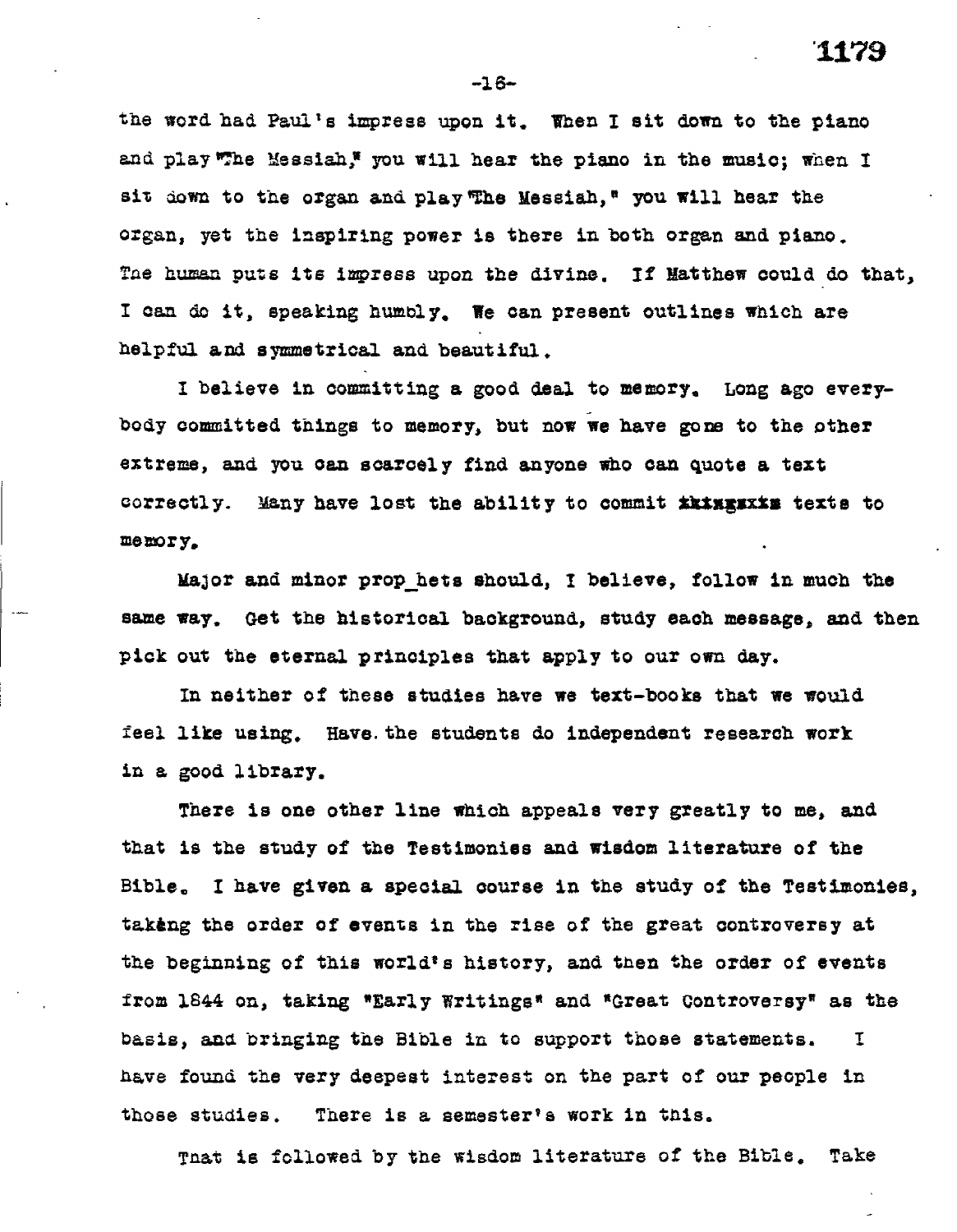**Job, for instance. That is a marvelous argument on the problem of pain, and the last word is said that human reasoning can offer, and there is a dramatic closing. A dollege class ought to get some of beginning of tte**  that. Brother Daniells said here at the Conference that the Bible **study ought to be made fascinating,--lie did not say spiritual,--it**  ought to be made fascinating, so that our students would feel like **dropping their lighter literature and taking something along this line:** 

**The Psalms Should be taken the same way, arranged chronologically. We begin with the first Psalm, but David didn't write that, you know, He wrote 74 of them. Take David's first psalm, when he killed Goliath, the 9th Psalm. There is real intellectual food in the Psalms, and also in the Proverbs.**  summum

**Then take Ecclesiastes, the great book on the highest good. That is a finished discussion on the great end of life. What is the one thing that I shall do here under the sun? Solomon tells us that he had tried everything. He tried physical pleasures, he tried**  intellectual pleasures; but he says, **ike** \*Hear the conclusion of the **whole matter: Fear God, and keep .his commandments: for this is the whole Ampmaismim of man.\* Our translators have supplied the word**  duty there, and spoiled the whole thing. He says these other things **do not satisfy; \*Fear God, and keep his commandments, and that is the rounded whole of man."** 

Then take the \*3ong of songs, \* the same way. That is a fasci-<br>**All the same way.** That is a fascinating love story. I do not think those ought to be left out of a **college course in Bible.** 

**Finally we have the ancestry of the Bible. Three months is not necessary for that.** 

**Tien there are some historical books of the Bible that have not**